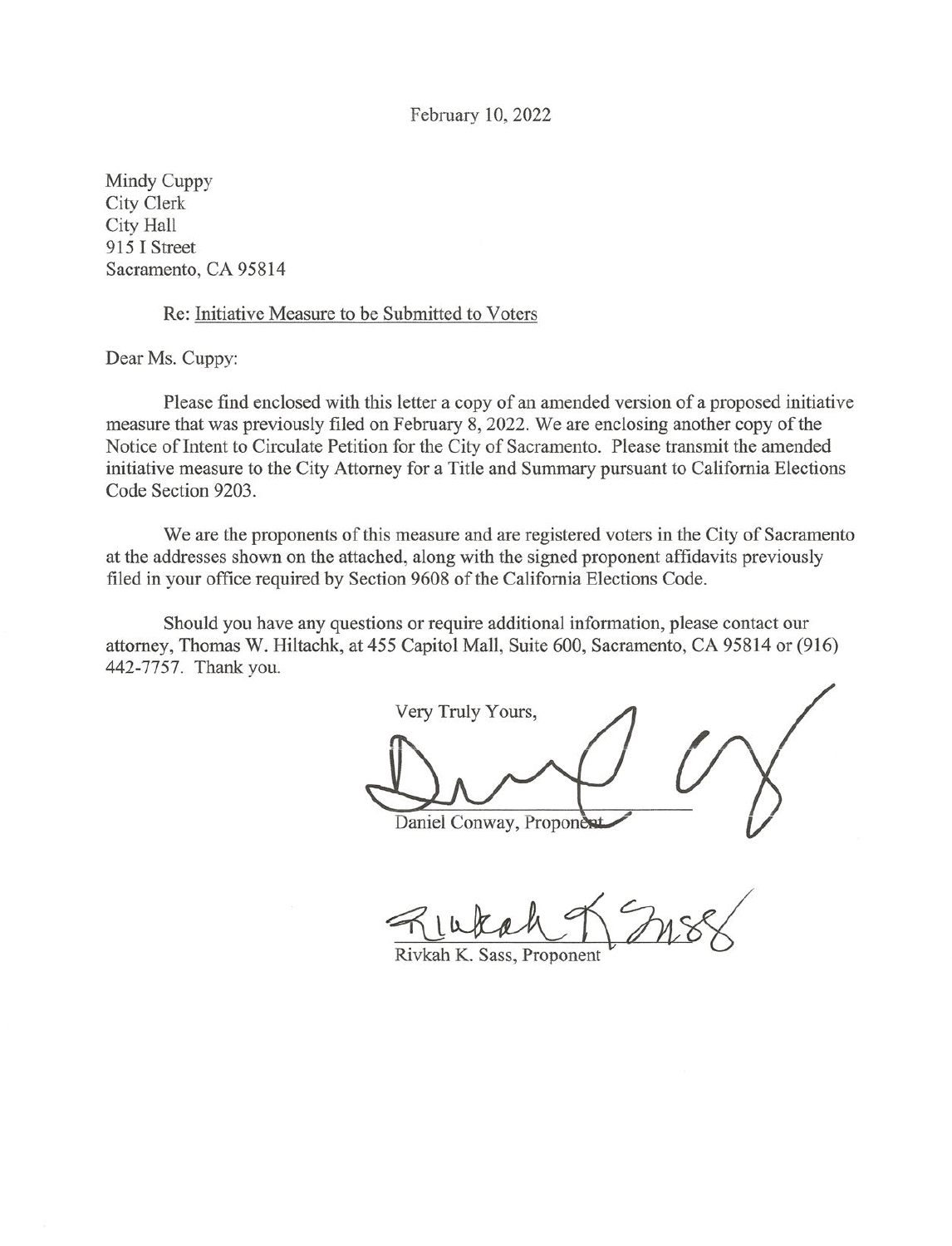### NOTICE OF INTENT TO CIRCULATE PETITION

Notice is hereby given by the persons whose names appear hereon of their intention to circulate the petition within the City of Sacramento for the purpose of amending the Municipal Code to address the problem of homelessness. A statement of the reasons of the proposed action is as follows:

The most important issue facing our city is the massive increase in the number of people living on our public streets and sidewalks, in abandoned vehicles, or in other public spaces. Recent data indicates that the number of unsheltered homeless individuals has more than doubled in just the last few years.

Numerous homeless encampments, many with dozens of people living in tents and other makeshift shelters on both public and private property, have created a public health and safety crisis.

Governor Newsom recently stated that the ideal long-term solution to solving homelessness is permanent housing with services for those needing assistance with drug addiction, the mentallyill, and economically-disadvantaged. But, as the Governor also noted, that could take years to come to fruition. The Governor stated that we must do more – we must find a "bridge to permanent" supportive housing." Unfortunately, our City Council has focused almost exclusively on finding long-term solutions.

The people demand an immediate and urgent response from our city government. There is nothing compassionate about letting people deteriorate and ultimately die on our streets. There is nothing compassionate about allowing large encampments that create a public health and safety crisis. And there is nothing compassionate in allowing conditions which threaten the livability, security and economic vitality of the city. Immediate action is necessary. If a person is camping on a public street, moving them to a safer and more suitable location is a humane and sensible temporary response. We must provide the homeless with a bridge to a more permanent housing solution.

Initiative Proponent:

Daniel Conway

Initiative Proponent:

Rivkah K. Sass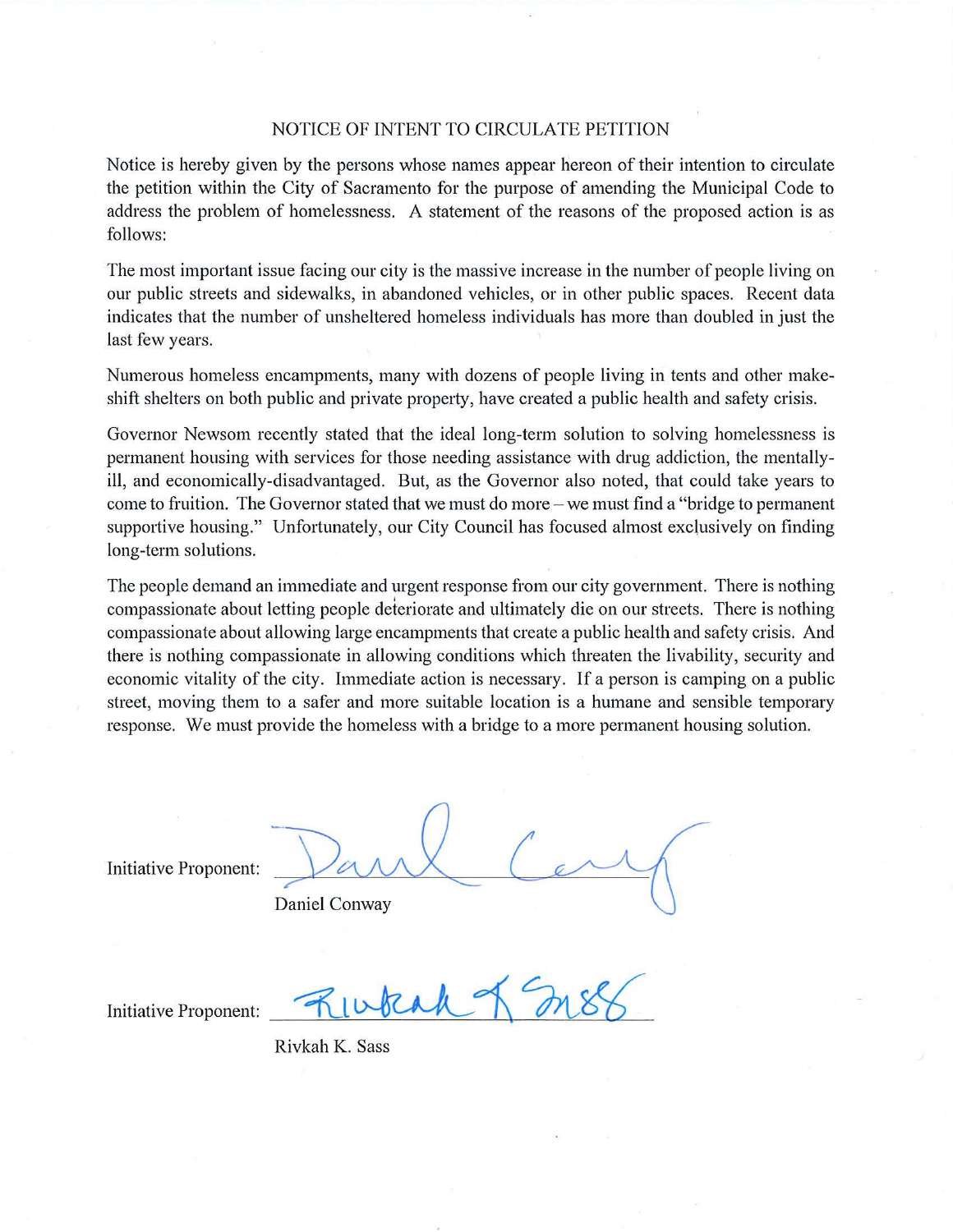### **AFFIDAVIT**

I, Daniel Conway, acknowledge that it is a misdemeanor under state law (Section 18650 of the Elections Code) to knowingly or willfully allow the signatures on an initiative petition to be used for any purpose other than qualification of the proposed measure for the ballot. I certify that I will not knowingly or willfully allow the signatures for this initiative to be used for any purpose other than qualification of the measure for the ballot.

| Signed:                        |        |
|--------------------------------|--------|
| Dated this 8th day of February | , 2022 |
| Daniel Conway                  |        |
|                                |        |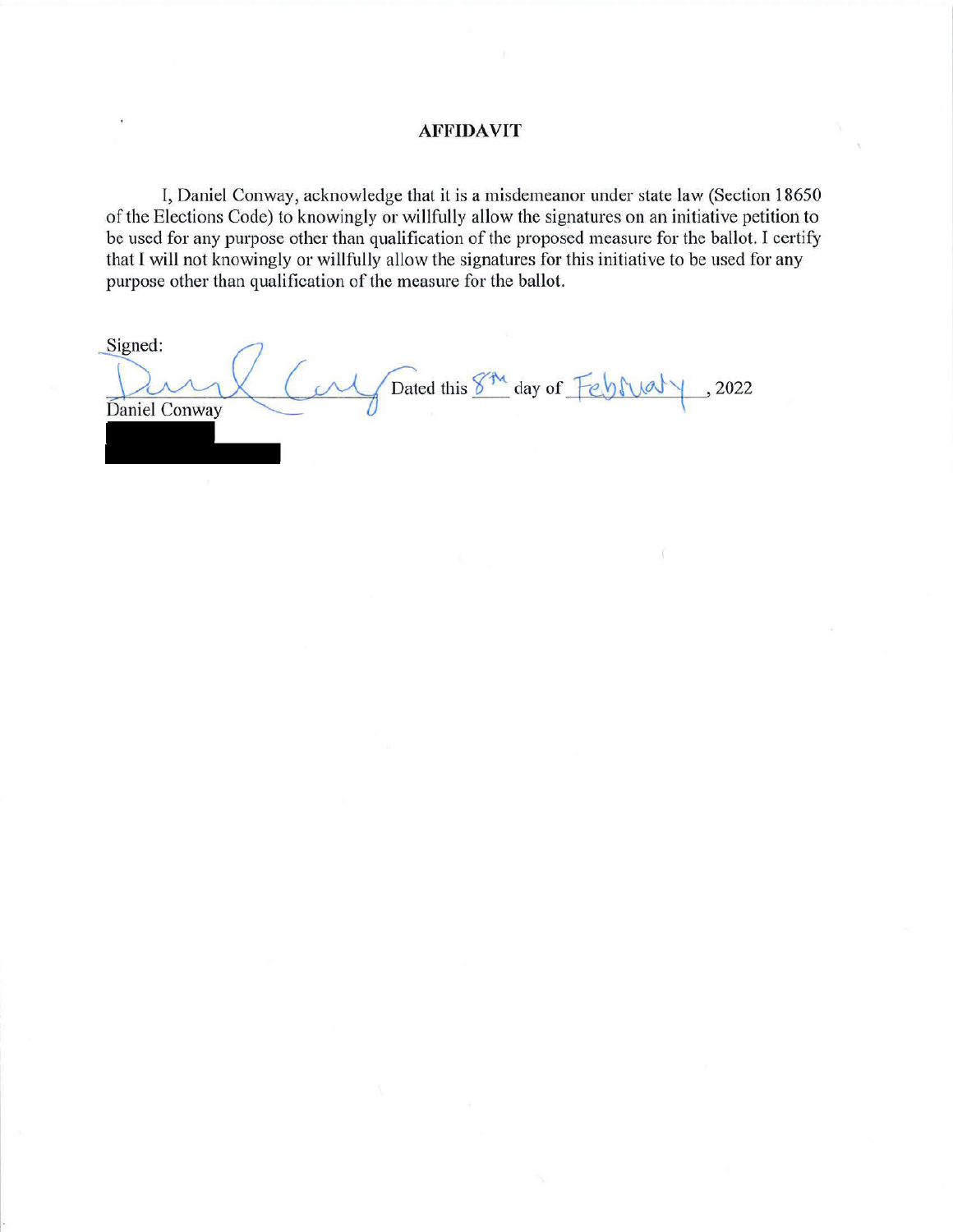### **AFFIDAVIT**

I, Rivkah K. Sass, acknowledge that it is a misdemeanor under state law (Section 18650 of the Elections Code) to knowingly or willfully allow the signatures on an initiative petition to be used for any purpose other than qualification of the proposed measure for the ballot. I certify that I will not knowingly or willfully allow the signatures for this initiative to be used for any purpose other than qualification of the measure for the ballot.

Signed:

MSS Dated this 8th day of February, 2022 Rivkah K. Sass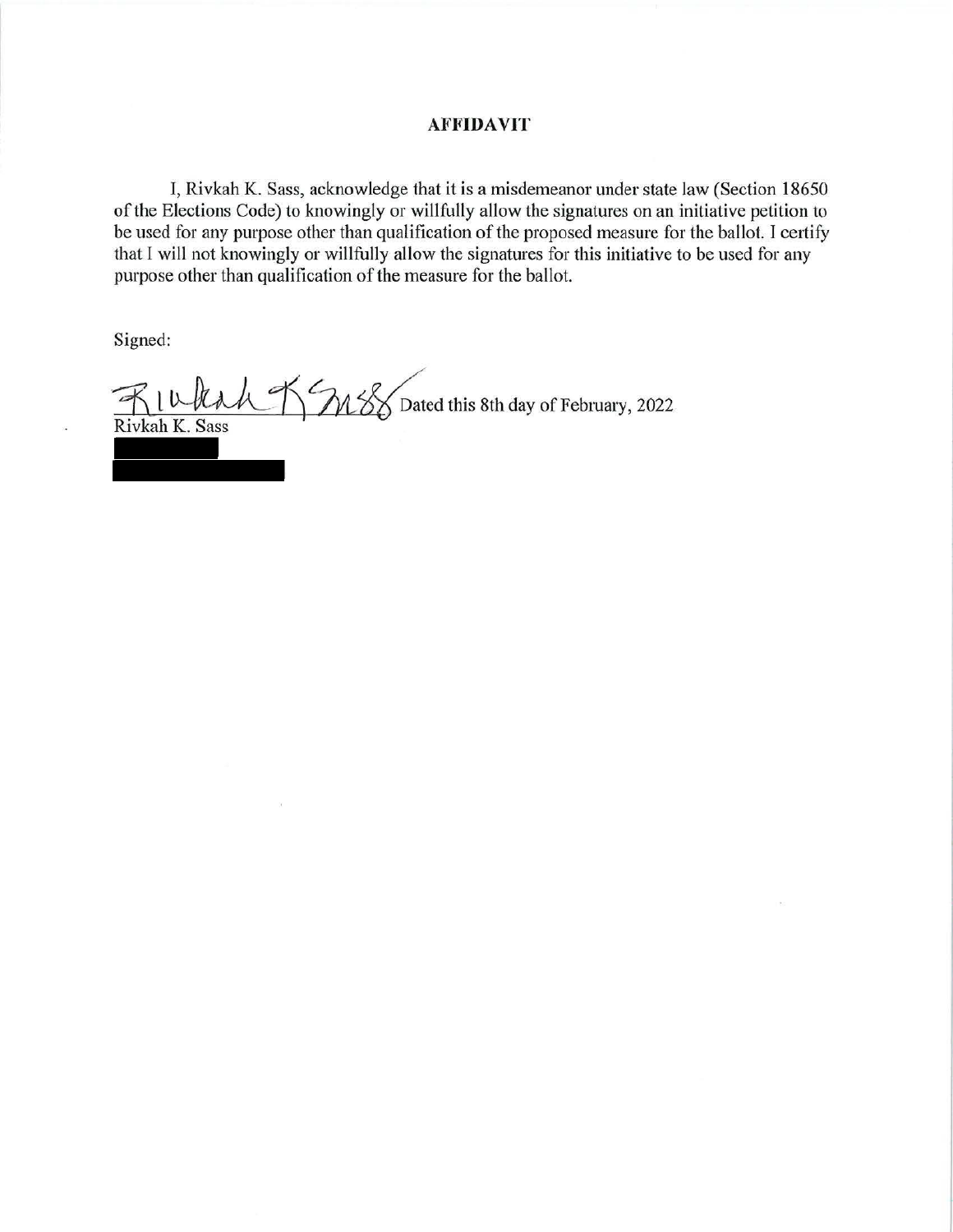The people of the City of Sacramento do ordain as follows:

## SECTION 1. STATEMENT OF FINDINGS AND DECLARATION OF PURPOSE

A. The most important issue facing our city is the massive increase in the number of people living on our public streets and sidewalks, in abandoned vehicles, or in other public spaces. Recent data indicates that the number of unsheltered homeless individuals has more than doubled in just the last few years.

B. Numerous homeless encampments, many with dozens of people living in tents and other make-shift shelters on both public and private property, have created a public health and safety crisis.

C. The living conditions facing people experiencing homelessness are unhealthy and unsafe. A recent study found that homelessness reduces a person's life expectancy by 25 years or more. Nearly 200 people died on our city streets last year.

D. Homeless encampments, in particular, create tons of hazardous waste, creating dangerous health conditions for the entire city. The unsanitary conditions have led to infestation of diseasecarrying rats and the spread of communicable diseases. Our rivers and storm water systems have become contaminated with unsafe levels of E. coli. Our citizens have even been warned to stay out of the river and to be wary of needles in our public parks because of the dangerous conditions caused by homeless encampments.

E. Crime often occurs in and around encampments, mostly in connection with illegal drug use. Retail theft, burglary, and other property crimes support the flourishing drug trade hiding in these encampments. Homeless individuals living in these encampments are also subjected to crime, including assaults, rape, and human-trafficking.

F. Homelessness disproportionately impacts people of color, members of the LGBTQ+ community, former foster youth, and veterans – meaning these populations are two or three times more likely to suffer from these deplorable living conditions.

G. Governor Newsom recently stated that the ideal long-term solution to solving homelessness is permanent housing with services for those needing assistance with drug addiction, the mentallyill, and economically-disadvantaged. But, as the Governor also noted, that could take years to come to fruition. The Governor stated that we must do more – we must find a "bridge to permanent supportive housing." Unfortunately, our City Council has focused almost exclusively on finding long-term solutions.

H. The people demand an immediate and urgent response from our city government. There is nothing compassionate about letting people deteriorate and ultimately die on our streets. There is nothing compassionate about allowing large encampments that create a public health and safety crisis. And there is nothing compassionate in allowing conditions which threaten the livability, security and economic vitality of the city. Immediate action is necessary. If a person is camping on a public street, moving them to a safer and more suitable location is a humane and sensible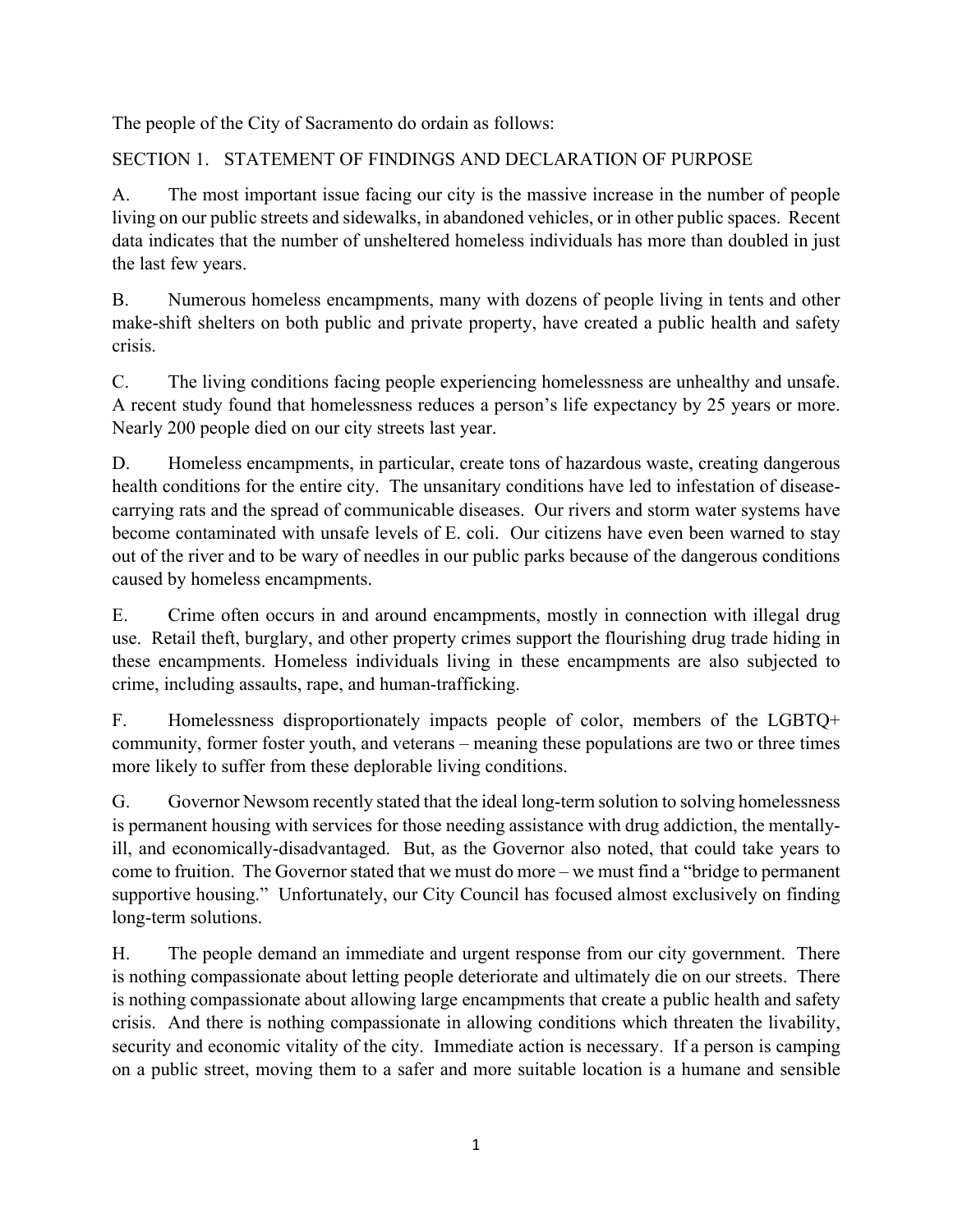temporary response. We must provide the homeless with a bridge to a more permanent housing solution.

I. Therefore, the people hereby enact the "Emergency Temporary Shelter and Enforcement Act of 2022." Nothing in this Act prevents or prohibits the City from providing long-term housing or social services to homeless individuals, and doing so is necessary and encouraged. However, the City of Sacramento must also take immediate steps to enforce its laws and protect the interests of all of its citizens.

SECTION 2. Unlawful Camping on Public and Private Property Prohibited.

Sections 12.52.010, 12.52.020, 12.52.030, and 12.52.040 of Chapter 12.52 of the Sacramento City Code are hereby amended (additions denoted in underlined type and deletions denoted in strikeout type)) and Section 12.52.045 is hereby added to read as follows:

## Chapter 12.52 CAMPING

## 12.52.010 Purpose.

The streets and public areas within the city should be readily accessible and available to residents and the public at large. The use of these areas for camping purposes or storage of personal property interferes with the rights of others to use the areas for which they were intended. Such activity can constitute a public health and safety hazard which adversely impacts neighborhoods and commercial areas. Camping on private property without the consent of the owner, proper sanitary measures and for other than a minimal duration adversely affects private property rights as well as public health, safety, and welfare of the city. The purpose of this chapter is to maintain streets, parks and other public and private areas within the city in a clean, sanitary and accessible condition and to adequately protect the health, safety and public welfare of the community, while recognizing that, subject to reasonable conditions, camping and camp facilities associated with special events can be beneficial to the cultural and educational climate in the city. Nothing in this chapter is intended to interfere with otherwise lawful and ordinary uses of public or private property.

Large unauthorized encampments on public and private property create additional and more dangerous public health and safety concerns for those experiencing homelessness and the general public and also threaten the livability, security, and economic vitality of the city.

The City needs to enforce these laws while providing immediate emergency shelter and emergency camping spaces as an alternative to unauthorized camping.

## 12.52.020 Definitions.

Unless the particular provisions or the context otherwise requires, the definitions contained in this section shall govern the construction, meaning, and application of words and phrases used in this chapter.

"Camp" and "camping" means to temporarily or permanently live, dwell, or sleep outdoors; place, pitch or occupy or temporarily live in camp facilities; to live temporarily in a camp facility or outdoors; to use camp paraphernalia.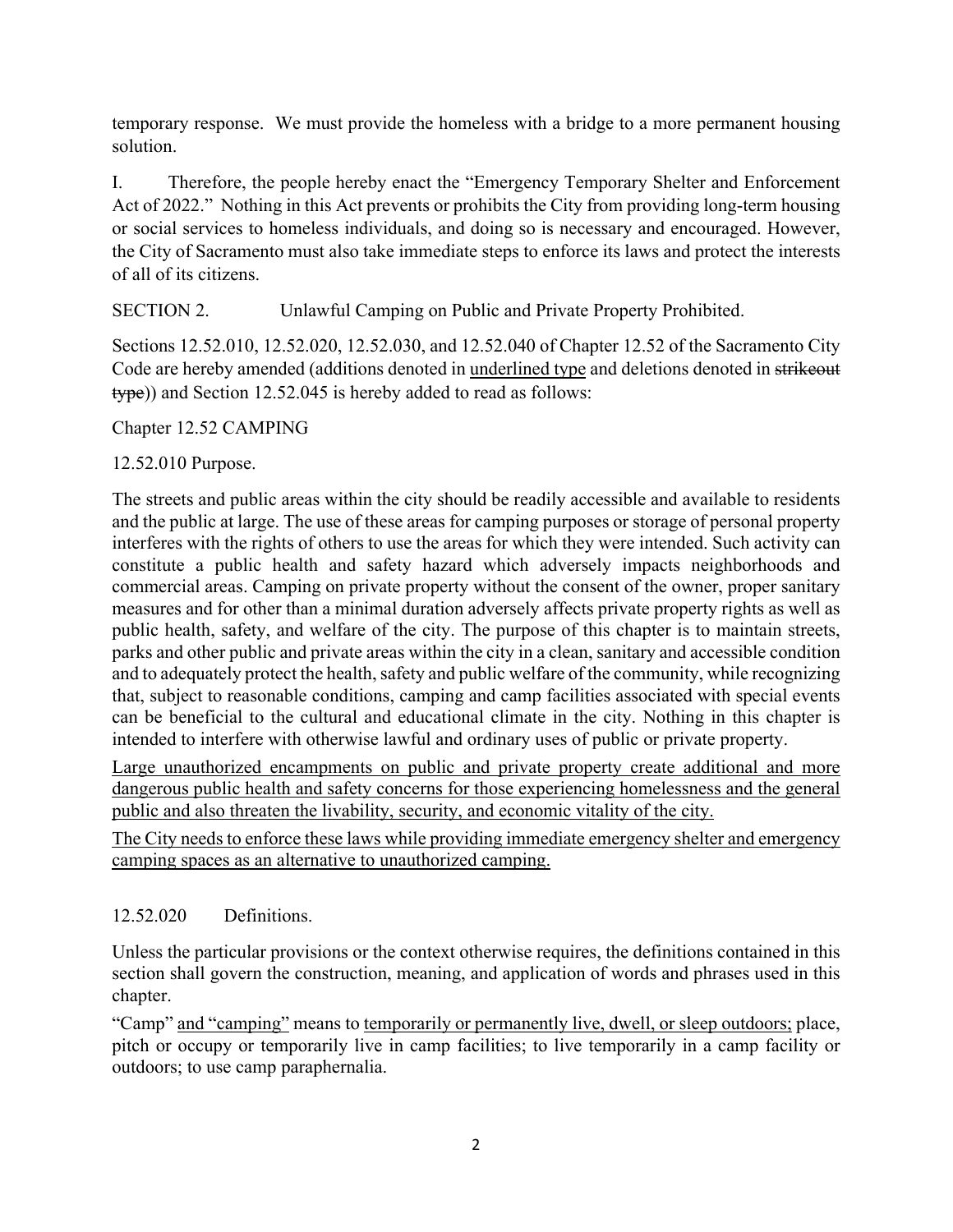"Camp facilities" include, but are not limited to, tents, huts, vehicles, vehicle camping outfits or temporary shelter or structures.

"Camp paraphernalia" includes, but is not limited to, bedrolls, tarpaulins, cots, beds, sleeping bags, hammocks, items used for the making of any unauthorized fire, or cooking facilities and similar equipment, for the purpose of camping, or storage of personal belongings.

"City manager" means the city manager or designee.

"Emergency shelter space" means a city-authorized location providing temporary shelter in an enclosed or partially-enclosed area with a roof and bed that provides protection from the sun and rain in which a person may sleep in an area totaling at least seventy (70) square feet per person.

"Emergency camping space" means a city-authorized location providing temporary space in which a person may camp in an area totaling at least one-hundred (100) square feet per person, whether the city provides the camp paraphernalia or the individual brings the individual's own camp paraphernalia, according to the city or organization's rules or preferences. "Emergency camping space" may include spaces where a person is permitted to sleep during designated nighttime hours and is required to vacate the space during the day so long as each individual is provided reasonable space for storage of property and possessions during the time the individual is required to vacate the space.

"Encampment" means four or more unrelated individuals camping together or within fifty (50) feet of each other and without permitted electrical power, running water, and bathroom facilities.

"Establish" means setting up or moving equipment, supplies or materials on to public or private property to "camp" or operate camp facilities.

"Maintain" means keeping or permitting equipment, supplies or materials to remain on public or private property in order to camp or operate camp facilities.

"Operate" means participating or assisting in establishing or maintaining a camp or camp facility.

"Park" means the same as defined in Section 12.72.010 of this title.

"Private property" means all private property including, but not limited to, streets, sidewalk, alleys, and improved or unimproved land.

"Public property" means all public property including, but not limited to, streets, sidewalks, alleys, improved or unimproved land and parks.

"Store" means to put aside or accumulate for use when needed, to put for safekeeping, to place or leave in a location.

"Street" means the same as defined in Section 12.16.180 of this title.

"Unrelated individuals" mean related by blood, adoption, marriage, or registered domestic partnership.

12.52.030 Unlawful camping.

A. It is unlawful and a public nuisance for any person to camp, occupy camp facilities, or use camp paraphernalia in the following areas:

 1 A. Any public property, except for public property designated as an emergency shelter space or emergency camping space; or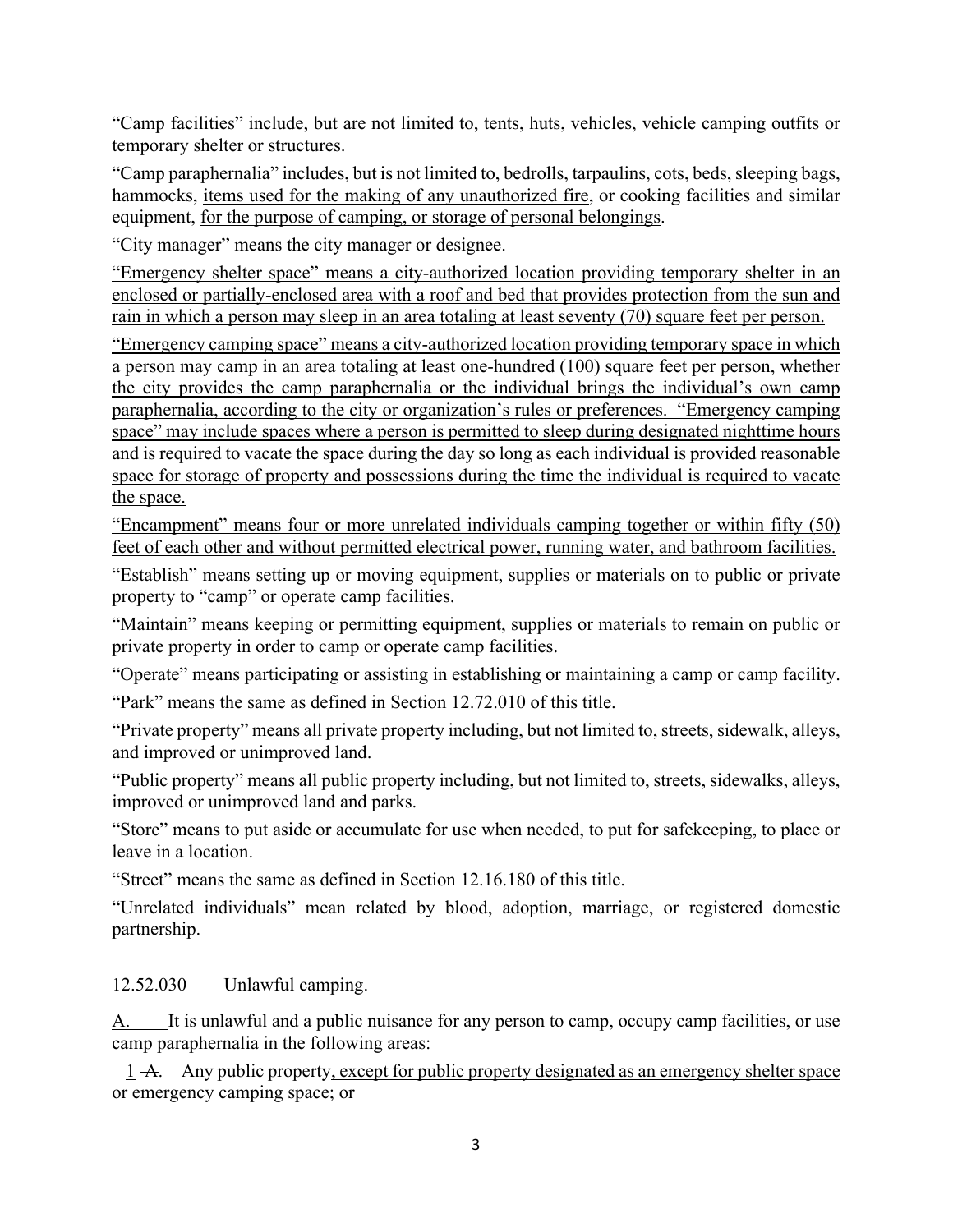2. B. Any private property.

B. It is unlawful and a public nuisance for any person to camp, occupy camp facilities, or use camp paraphernalia in an encampment located in the following areas:

 1. Any public property, except for public property designated as an emergency shelter or camping site, or

2. Any private property.

 $C<sub>1</sub>$ . It is not intended by this section to prohibit overnight camping on private residential property by friends or family of the property owner, so long as the owner consents and the overnight camping is limited to not more than one consecutive night.

2. Nothing in this chapter is intended to prohibit or make unlawful, activities of an owner of private property or other lawful user of private property that are normally associated with and incidental to the lawful and authorized use of private property for residential or other purposes; and provided further, nothing is intended to prohibit or make unlawful, activities of a property owner or other lawful user if such activities are expressly authorized by the Planning and Development Code or other laws, ordinances and regulations.

3. The city manager may, as provided in Section 12.52.050 of this chapter, issue a temporary permit to allow camping on public or private property in connection with a special event.

D. 1. A violation of this section is a misdemeanor. In addition to the remedies set forth in Penal Code Section 370, the city attorney may institute civil actions to abate a public nuisance under this chapter.

2. Subsection A of this section may not be enforced against an individual camping on public property unless and until all of the following has occurred:

a. The City Manager has authorized emergency shelter space, and/or emergency camping space pursuant to section 12.52.045A, and

b. The City Manager has determined the current availability of such spaces for the individual pursuant to section 12.52.045D, and

c. The City Manager has offered the individual space in an emergency shelter and/or emergency camping space, and

d. The individual has rejected the city's offer of an emergency shelter space and/or emergency camping space and refuses to move from the public property.

3. Subsection B of this section may be enforced to prohibit encampments on public or private property without regard to sections 12.52.045A or D.

12.52.040 Storage of personal property on public and private property.

A. It is unlawful and a public nuisance for any person to store personal property, including camp paraphernalia, in the following areas, except as otherwise provided by resolution of the city council:

1. A. Any public property; or

2. B. Any private property without the written consent of the owner.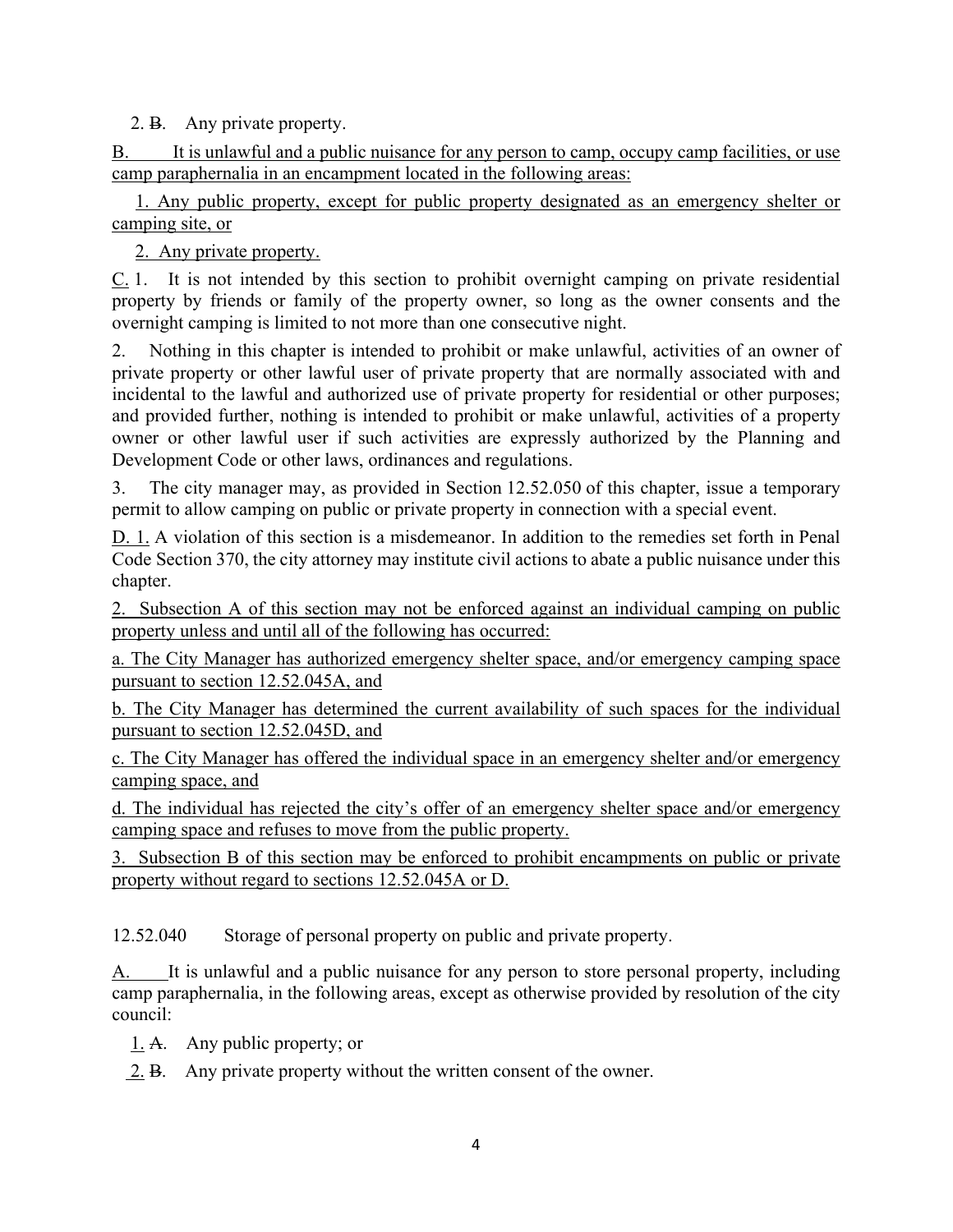B. It is unlawful and a public nuisance for any person to improperly dispose of hazardous waste, including, but not limited to, human waste, garbage, debris, used needles, in an encampment or camp facility.

C. A violation of this section is a misdemeanor. In addition to the remedies set forth in Penal Code Section 370 the city attorney may institute civil actions to abate a public nuisance under this chapter.

# 12.52.045 Emergency Shelter Identified and Provided.

A. Within sixty (60) days following the enactment of this ordinance, the City Manager shall identify and authorize emergency shelter space and/or emergency camping space, equal to at least seventy-five percent (75%) of the total number of homeless individuals estimated to reside in the city pursuant to the last point-in-time ("PIT") count conducted in the city.

1. The City Manager may, for purposes of subsection A, include emergency shelter space or emergency camping space, provided by nonprofit organizations operating such shelters within the city so long as such space is adequate and reasonably available.

2. The City Manager shall require compliance with all municipal and state laws within an emergency shelter space and emergency camping space and shall provide reasonable security to protect the safety of those using the facility and the public generally.

3. The City Manager may allow emergency shelter spaces and emergency camping spaces to accommodate persons with physical disabilities, partners, and pets (though pets may be kenneled), as necessary to further the purposes of this chapter.

B. The City Manager may use any public property, except for city streets, neighborhood parks, or locations within one thousand (1,000) feet of a K-12 school, public library, daycare or preschool facility, or playground, or five hundred (500) feet from a stream or river. The City Manager may contract with the County, State, and/or Federal governments, or the owner of private property, for the provision of emergency shelter space or emergency camping space.

C. The City Manager may reduce the number of emergency camping spaces and/or emergency shelter spaces in the City Manager's discretion, and upon City Council approval, if there are consistently unused emergency camping spaces and/or emergency shelter spaces, and the most recent PIT count has shown a reduction of at least seventy-five percent (75%) in unsheltered homelessness from the 2022 PIT count (or the 2019 PIT count if no 2022 PIT count was conducted).

D. The City Manager shall inform all relevant public agencies, including the police department, and city outreach workers and relevant contractors if any, of the number and location of open and unused emergency shelter spaces and emergency camping spaces available as of 5:00 p.m. each day.

E. The City Manager shall collect data regarding, and report to the Council every thirty days on, the progress in provision of emergency shelter space and/or emergency camping space, and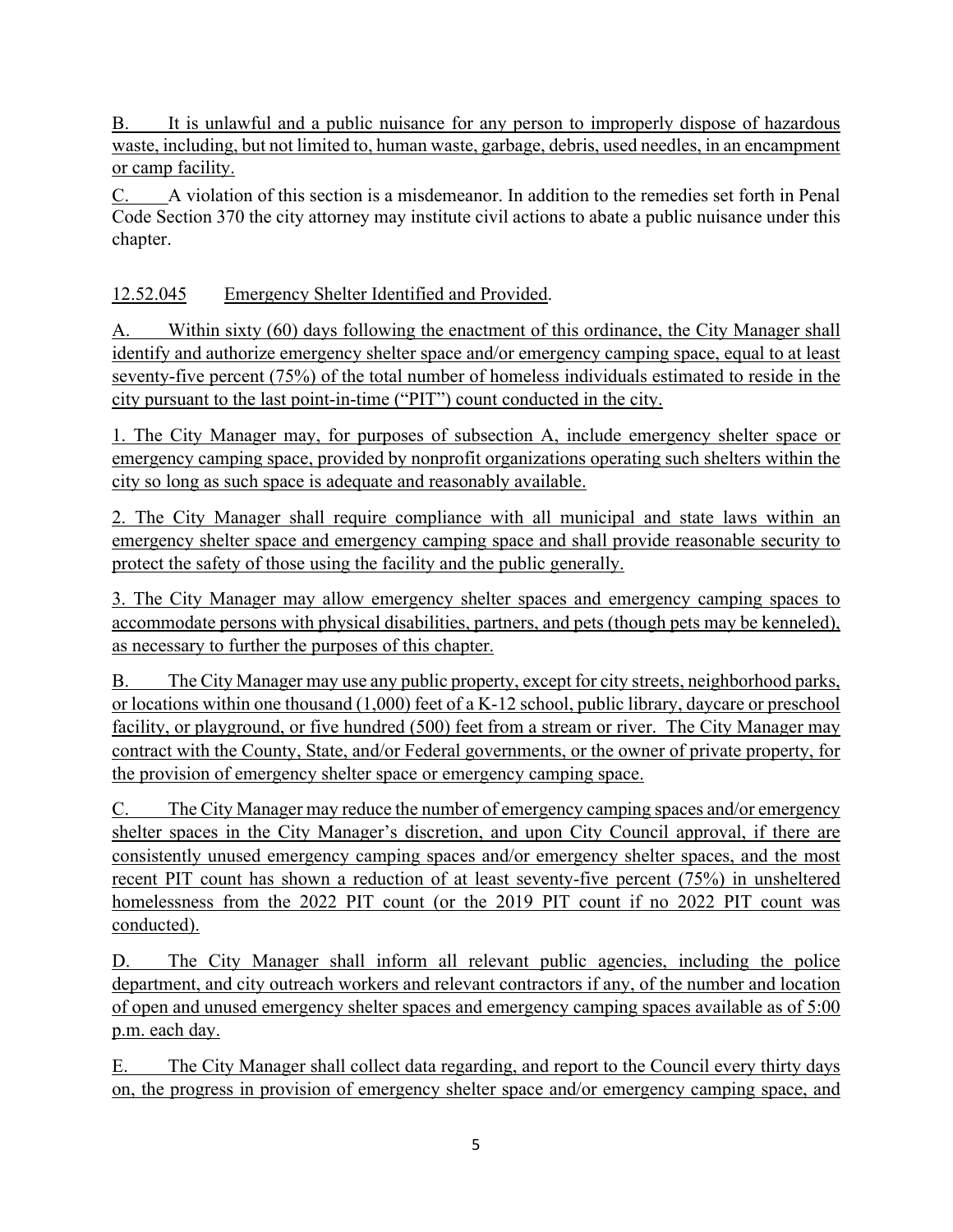the progress towards the elimination of encampments and unauthorized camping. Within twelve months from the enactment of this Act, the City Manager shall achieve a significant reduction in the number of encampments and a significant reduction in the number of unsheltered homeless individuals, and the City Manager shall report such results to the Council.

F. The City Manager shall deploy city personnel and/or obtain the services of contractors to conduct outreach, on at least every working day, to homeless individuals camping illegally in a designated part of the city, as determined by the City Manager, to offer available emergency shelter space or emergency camping space, as appropriate for that individual. The outreach shall include, at a minimum:

1. Notice to all individuals camping illegally that such camping and encampments on public property are illegal in the city, and that the law will be enforced in the particular area beginning on a designated date not earlier than fourteen (14) days from the date notice is first provided. The notice shall be given orally and in writing.

2. The outreach worker or social worker shall make reasonable efforts to connect camping individuals with appropriate county social services agencies, including mental health services and drug rehabilitation services, and maintain data on both efforts and county agency participation.

3. Assistance in the relocation of the camping individual and disposal of, or movement of a reasonable amount of, the camping individual's personal property to an emergency shelter space or emergency camping space. The City Manager may use city personnel and vehicles or may obtain the services of contractors to provide such services (e.g. waste removal and rideshare services). The City Manager may pay a camping individual for the reasonable value of his or her personal property in lieu of moving such property, if the camping individual agrees to such sale. If the camping individual agrees to the sale, the City Manager may dispose of the property in the City Manager's discretion.

G. The duties imposed on the City Manager pursuant to this section are mandatory and not discretionary.

SECTION 3. Enforcement and Abatement of Public Nuisance Caused by City Inaction.

Section 8.04.275 is added to Article V of Chapter 8.04 of the Sacramento City Code to read:

8.04.275 Nuisance Abatement Caused by City

A. Under existing law, this Chapter authorizes the City to commence proceedings against the owner of private property to enforce code violations and to abate public nuisances. The City owns thousands of acres of public property, and the City should be held responsible to abide by the same code requirements and public nuisance laws that the City imposes on the owners of private property and any resident, or organization or group of residents, harmed by the violation or nuisance must be authorized to demand abatement of such a nuisance by the City. This section goes into effect one hundred and eighty (180) days after enactment of this ordinance.

B. To commence a nuisance abatement proceeding against the City for a code violation or public nuisance on city property, a resident, or organization or group of residents, shall issue a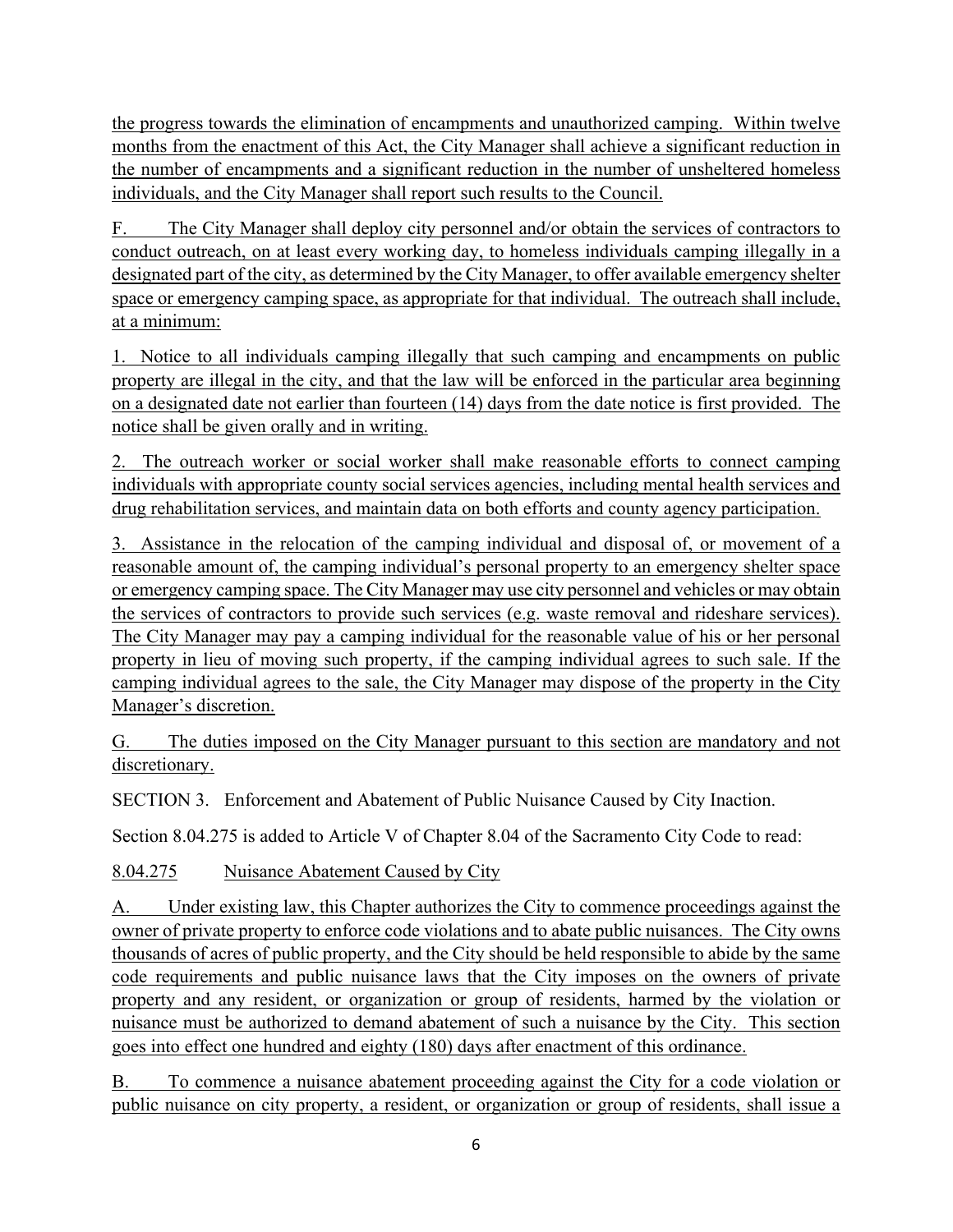notice of violation and demand to abate ("notice and demand") directed to the City Manager. The City Manager shall create a form notice and demand that complies with this section which shall include an online submission option, and an option for personal or mail delivery to the City Manager. No fee shall be imposed for the submission of a notice and demand. The notice and demand shall contain:

1. The street address and/or such other description as is required to identify the city property;

2. A statement specifying the conditions which constitute the nuisance and declaring such conditions to be a public nuisance pursuant to Section 8.04.100 of this chapter or an unlawful camp, camp facilities, or encampment under Sections 12.52.030 or 12.52.040;

3. A statement describing how the public nuisance has caused injury, damage, or harm to the resident or organization, or the resident or organization's use of their private property or the public property, or to the group of residents or group of organizations, or the use of their private property or public property, so long as each member of the group of residents or group of organizations submits separate statements of injury, damage, or harm;

4. A statement of the action required to be taken to abate the public nuisance;

5. A demand that the City Manager abate the nuisance prior to a set date, not less than forty-five (45) days from the date of the notice and demand if received online, or sixty (60) days from the date of the notice and demand if received by mail.

C. Within twenty (20) days from the date of the notice and demand if received online, or thirty (30) days from the date of the notice and demand if received by mail, the City Manager shall inspect the property in question and respond to the notice and demand informing the resident that the city will either:

1. abate the nuisance within the time demanded by following the outreach and relocation process as defined in section 12.52.045;

2. request an extension of time to abate the nuisance, not to exceed thirty (30) days of the time demanded;

3. not abate the nuisance because the city does not own the property in question; or

4. dispute that a public nuisance exists.

D. If the City Manager claims that the city does not own the property in question or that a public nuisance exists, or refuses to or otherwise fails to abate the nuisance within the time period prescribed herein, he or she shall advise the resident that he or she will seek a hearing as provided in section 8.04.180, which shall be conducted pursuant to this Article.

E. If the City Manager fails to obey an order of the hearing examiner following the hearing, notwithstanding section 8.04.290, the hearing examiner's authority is limited to instituting any appropriate action to abate the conditions which constitute a public nuisance.

F. If the city is ordered to abate the nuisance following a hearing pursuant to subsection D, the resident shall be entitled to recover from the City his or her costs and attorney's fees incurred, if any, in connection with the hearing.

G. For purposes of this section: